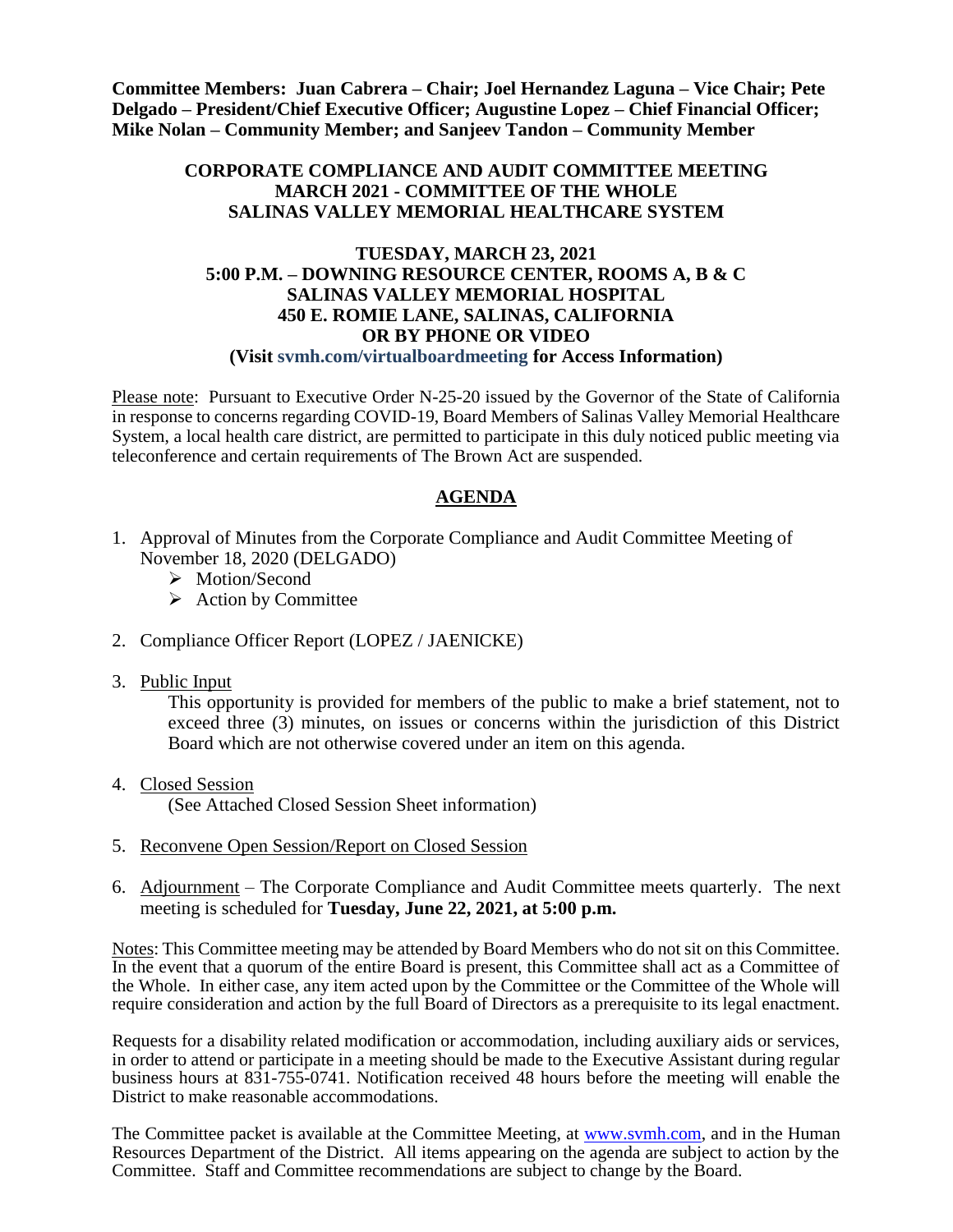## **SALINAS VALLEY MEMORIAL HEALTHCARE SYSTEM CORPORATE COMPLIANCE AND AUDIT COMMITTEE MEETING OF THE BOARD OF DIRECTORS – COMMITTEE OF THE WHOLE**

## **AGENDA FOR CLOSED SESSION**

Pursuant to California Government Code Section 54954.2 and 54954.5, the board agenda may describe closed session agenda items as provided below. No legislative body or elected official shall be in violation of Section 54954.2 or 54956 if the closed session items are described in substantial compliance with Section 54954.5 of the Government Code.

## **CLOSED SESSION AGENDA ITEMS**

#### **[ ] LICENSE/PERMIT DETERMINATION** (Government Code §54956.7)

**Applicant(s)**: (Specify number of applicants)

#### **[ ] CONFERENCE WITH REAL PROPERTY NEGOTIATORS** (Government Code §54956.8)

**Property:** (Specify street address, or if no street address, the parcel number or other unique reference, of the real property under negotiation):

**Agency negotiator:** (Specify names of negotiators attending the closed session):

**Negotiating parties:** (Specify name of party (not agent): <u>Negotiating</u> parties: (Specify name of party (not agent): **Under negotiation:** (Specify whether instruction to negotiator will concern price, terms of payment, or both):

#### **[ ] CONFERENCE WITH LEGAL COUNSEL-EXISTING LITIGATION**  $\overline{(Government Code \S 54956.9(d)(1))}$

**Name of case:** (Specify by reference to claimant's name, names of parties, case or claim numbers):

, or

**Case name unspecified:** (Specify whether disclosure would jeopardize service of process or existing settlement negotiations):

#### **[ ] CONFERENCE WITH LEGAL COUNSEL-ANTICIPATED LITIGATION** (Government Code §54956.9)

Significant exposure to litigation pursuant to Section 54956.9(d)(2) or (3) (Number of potential cases):

Additional information required pursuant to Section 54956.9(e):

Initiation of litigation pursuant to Section 54956.9(d)(4) (Number of potential cases):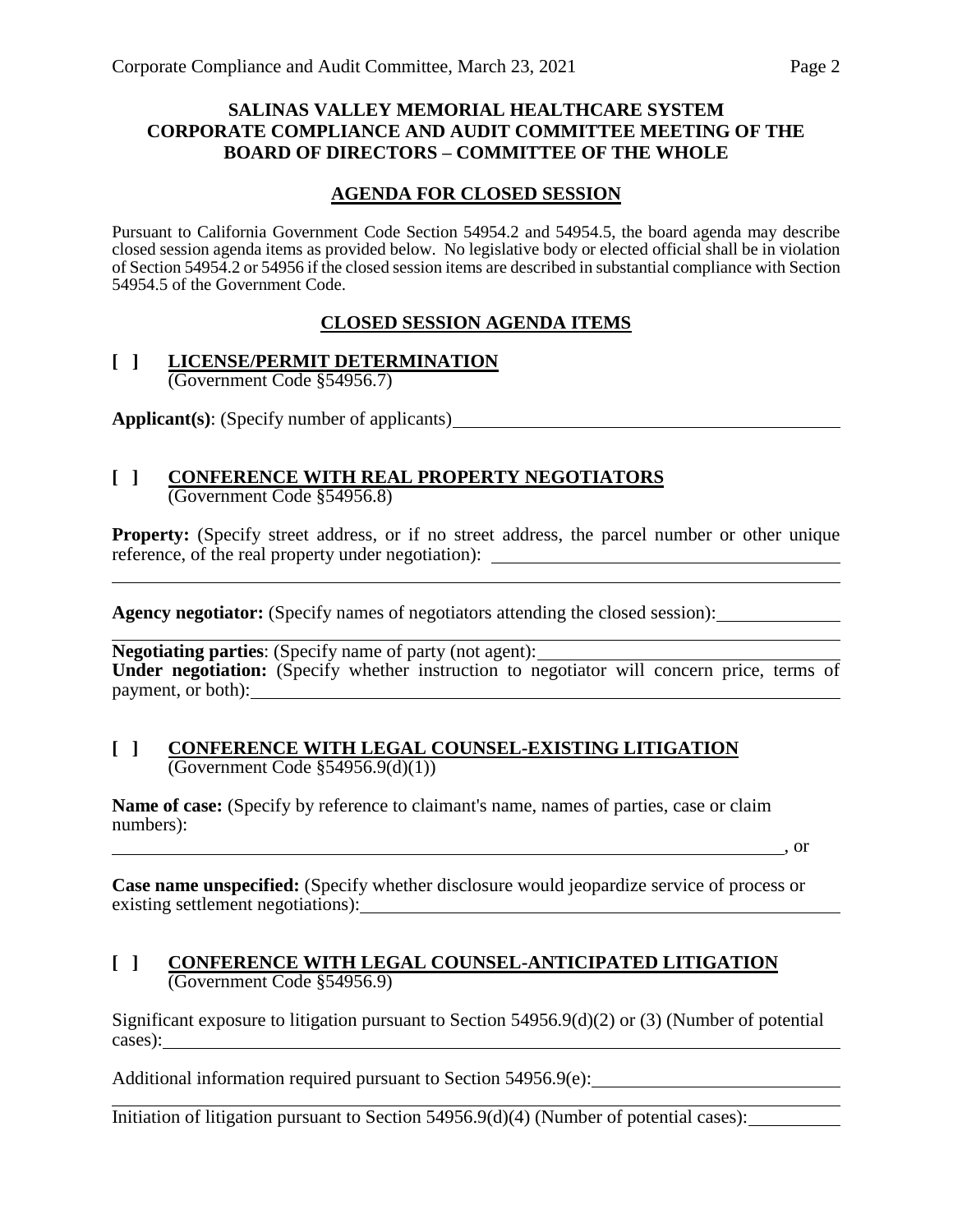## **[ ] LIABILITY CLAIMS** (Government Code §54956.95)

**Claimant:** (Specify name unless unspecified pursuant to Section 54961):

**Agency claimed against**: (Specify name):

## **[ ] THREAT TO PUBLIC SERVICES OR FACILITIES** (Government Code §54957)

**Consultation with**: (Specify name of law enforcement agency and title of officer):

## **[ ] PUBLIC EMPLOYEE APPOINTMENT**

(Government Code §54957)

**Title**: (Specify description of position to be filled):

## **[ ] PUBLIC EMPLOYMENT** (Government Code §54957)

**Title:** (Specify description of position to be filled):

#### **[ ] PUBLIC EMPLOYEE PERFORMANCE EVALUATION** (Government Code §54957)

**Title:** (Specify position title of employee being reviewed):

# **[ ] PUBLIC EMPLOYEE DISCIPLINE/DISMISSAL/RELEASE**

(Government Code §54957)

(No additional information is required in connection with a closed session to consider discipline, dismissal, or release of a public employee. Discipline includes potential reduction of compensation.)

#### **[ ] CONFERENCE WITH LABOR NEGOTIATOR** (Government Code §54957.6)

**Agency designated representative:** (Specify name of designated representatives attending the closed session):

**Employee organization**: (Specify name of organization representing employee or employees in question):  $\qquad \qquad$  , or

**Unrepresented employee**: (Specify position title of unrepresented employee who is the subject of the negotiations):